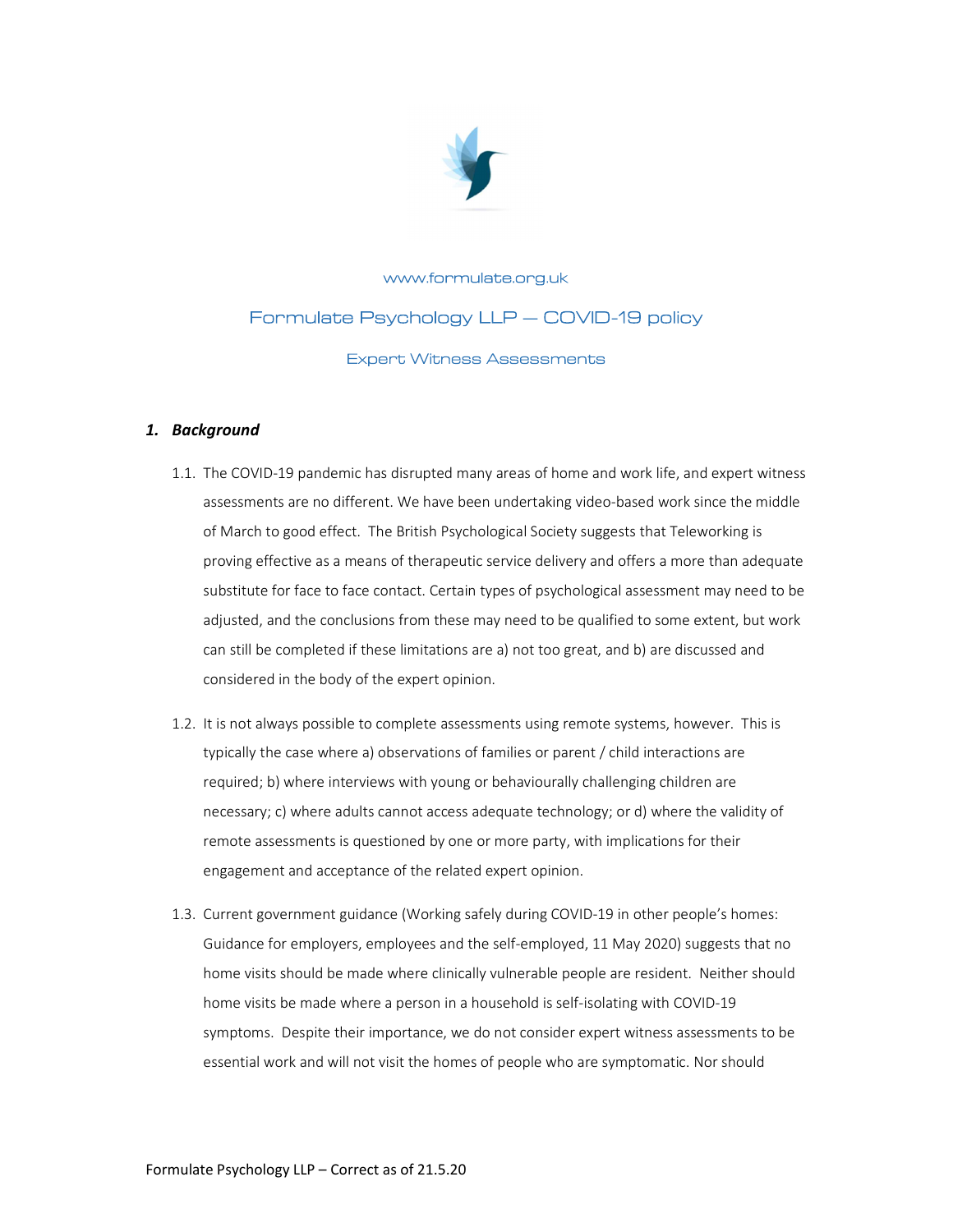professionals undertake home visits or any other work activity outside of their home if they are experiencing COVID-19 symptoms themselves.

1.4. Guidance stresses the importance of maintaining social distancing even when there are no symptomatic individuals involved. It also suggests the use of barriers including screens, masks and visors where possible to minimise risk of infection.

## 2. Policy and procedures

- 2.1. In this context we will work as follows, until such a time as the guidance is significantly altered:
- 2.2. All work will be undertaken via video interview unless it is not possible to do so with adequate validity. The criteria for validity will vary and will be discussed with the instructing solicitor when the assessment schedule is being planned.
- 2.3. In situations where a person is self-isolating or shielded and they do not have access to appropriate technology, we can arrange to send a tablet to that person so that they can use it and return it to in a prepaid shipping envelope. The same is the case for family observations, although this is technologically and logistically more complex so other options will always be explored beforehand.
- 2.4. Where face to face contact is required, this will where possible take place in solicitors' offices, Local Authority buildings, or other corporate venues that have completed their own COVID-19 risk assessments and implemented appropriate measures relating to cleanliness and social distancing
- 2.5. Where it is not possible to do this, home visits can be made subject to certain guidelines. We will contact the household in advance, or ask their legal representative to do, and establish the following:
	- 2.5.1. Greeting protocol. The psychologist will knock at the door and then retreat to a 2m distance until the door is answered. They will follow the homeowner into the house at the same distance and maintain it throughout the meeting where possible (see below).
	- 2.5.2. Seating. There should be 2m distance between the psychologist's seat and the interviewee. Where this is not possible, e.g. due to room size constraints, this must be highlighted by the homeowner in advance so that other measures can be considered.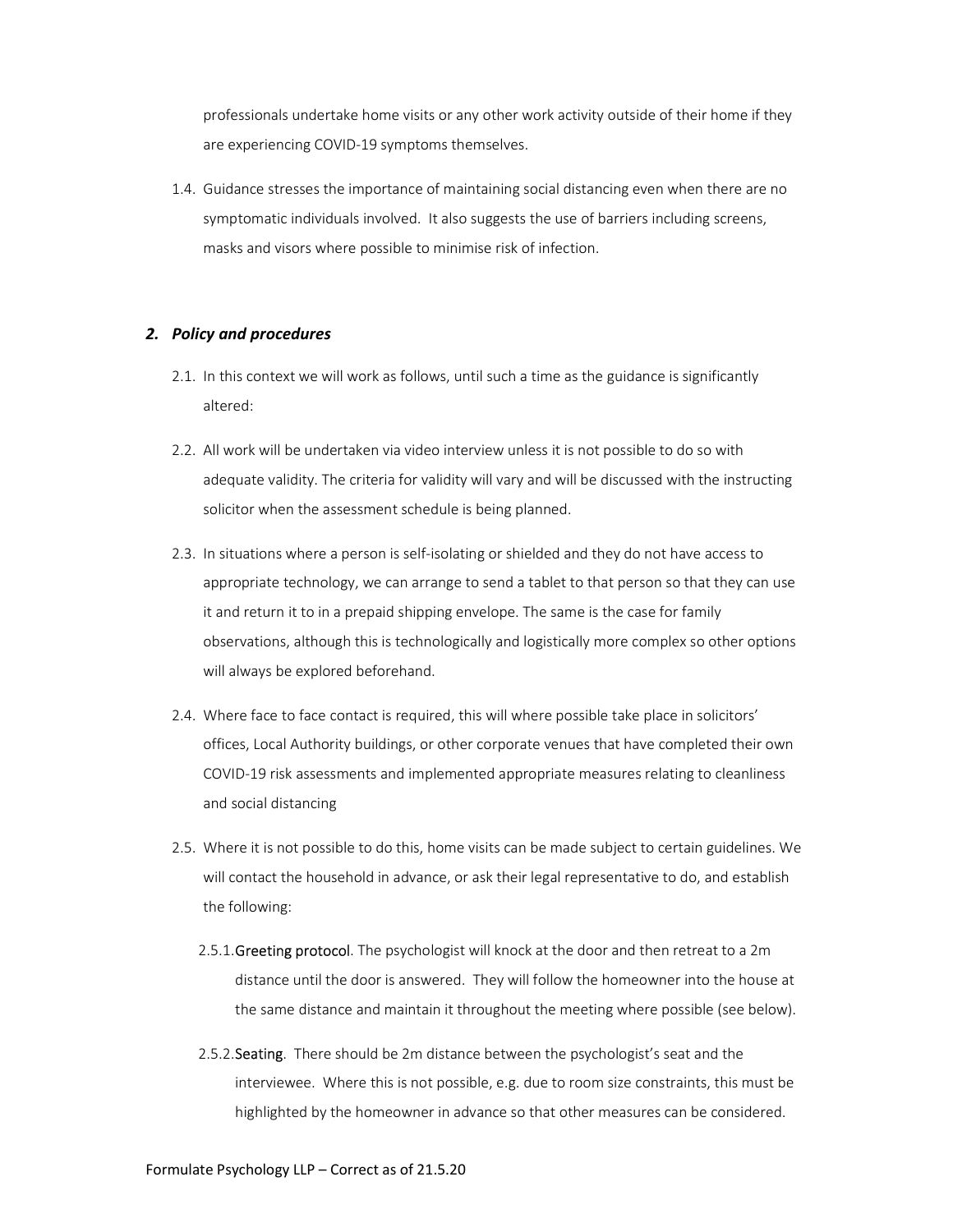- 2.5.3. Personal Protective Equipment (PPE). The effectiveness of masks is unclear, but they probably offer some protection. However, they are unhelpful when it comes to psychological assessment due to the communication barrier that they create. It is important for both parties to see each other's reactions and to communicate effectively using facial expressions. For this reason, masks will only be worn where no other adequate measures can be put in place, or where an interviewee insists due to personal health anxieties.
- 2.5.4. Screens. We have purchased a portable Perspex screen that can be placed on a table or desk. We expect that many solicitors will have purchased their own screens, so this is primarily for ad hoc use in homes where possible.
- 2.5.5. Cleaning. All equipment taken into a person's home or a corporate venue will be cleaned using a suitable product and / or steam cleaned where this is not possible. Staff will always carry hand sanitiser with them and will use it prior to handing any items to the interviewee (this is rarely necessary). They will use sanitiser before they leave the building.
- 2.6. Sometimes it will not be possible to complete an assessment, or parts of an assessment, in a way that can support valid clinical opinion. On rare occasions an entire assessment may have to be delayed, but more often the opinion will be qualified in certain areas. Reports will always highlight any limitations that arise from the assessment format and, where possible, these will be discussed with the lead solicitor in advance.
- 2.7. Sometimes it may be necessary to revise the scope of the Letter of Instruction and this will also be discussed with the lead solicitor at the outset of the assessment.

#### 3. Scheduling assessments

- 3.1. We have moved to an online booking system that allows any client or their representatives to schedule remote assessment meetings. These are offered in two-hour slots and link directly with the relevant professional's diary. Experience shows that two hours is the maximum functional duration of a video interview, so further interviews will be scheduled where necessary.
- 3.2. Ideally any slots booked in this way will fall between three and six weeks prior to the filing date to help us manage workloads effectively.